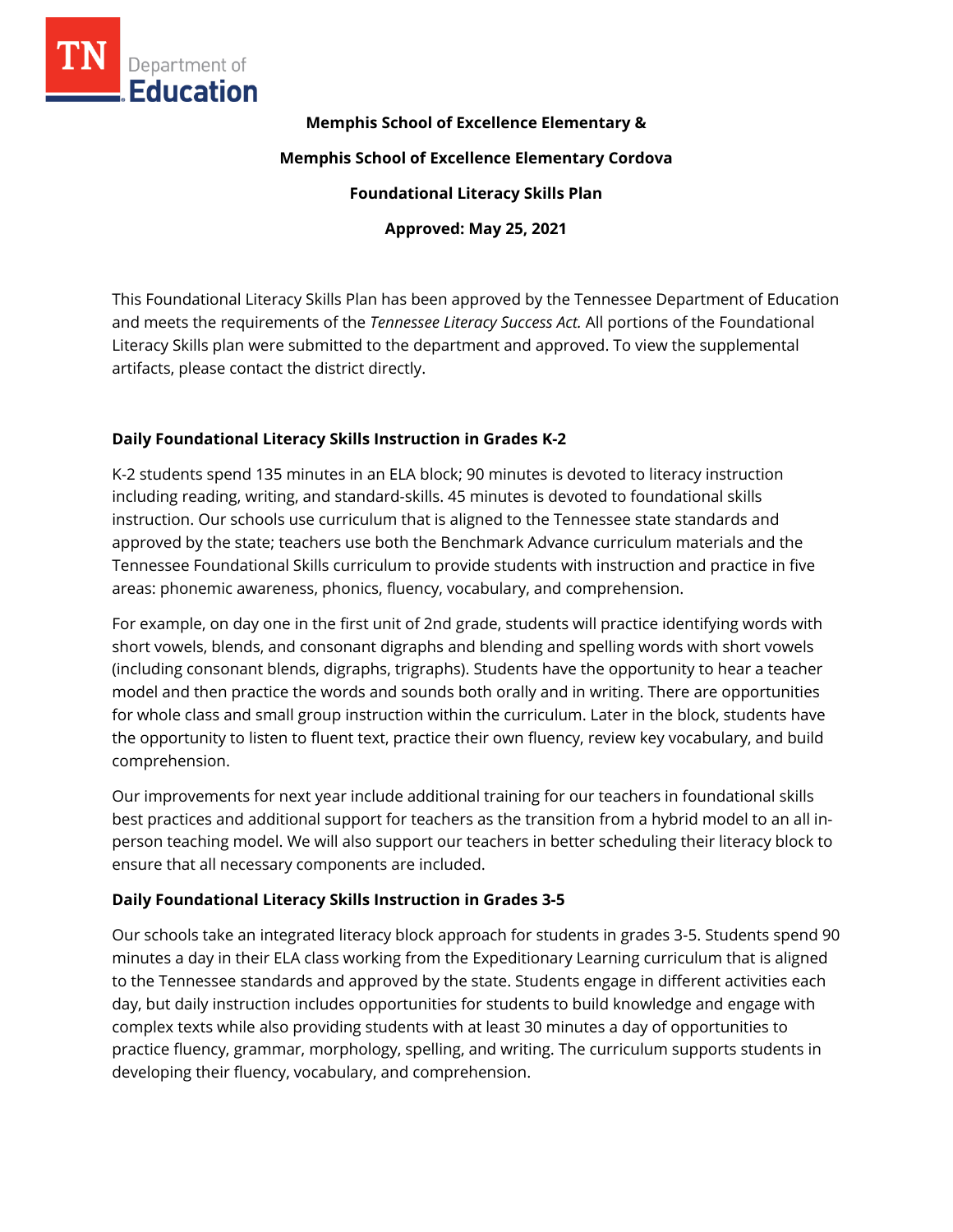Department of Education

For example, one third grade module focuses on students reflecting on the lessons we can learn from literary classics. The first lesson in the module begins with students going over the objectives, using vocabulary strategies to determine the meaning of key words within the objectives (illustrations, contributes, and recounts). Students then participate in an activity about inference that includes opportunities for them to interact with their peers in a think-triad-share, write, and discuss. Students then engage in a complex, grade-level text focusing on key details , making inferences through a variety of methods (think-pair-share, whole class discussion, written answers), and answering scaffolded questions. Students end the lesson by reflecting on their own understanding of the text. Foundational skills are embedded throughout the lessons with opportunities for students to practice their fluency, grammar, morphology, spelling, and writing as they participate in the lesson activities and work to make meaning from the text.

Our improvements for next year include additional support for teachers as they transition from a hybrid model to an all in-person teaching model.

## **Approved Instructional Materials for Grades K-2**

Benchmark - K-5 Advance

#### **Approved Instructional Materials for Grades 3-5**

Open Up - K-5 Expeditionary Learning

#### **Additional Information about Instructional Materials**

Our schools have adopted an approved ELA curriculum for instruction; however, we supplement the curriculum with several other materials. We use the Tennessee Foundational Skills Curriculum Supplement to further address foundational skills in daily instruction. This supplement allows us to focus more deeply on the phonological awareness and advanced phonemic awareness skills in grades K-2. Furthermore, we have partnered with Ready4K to provide parents with additional information and activity suggestions for building student literacy at home.

# **Universal Reading Screener for Grades K-5. This screener complies with RTI<sup>2</sup>and Say Dyslexia requirements.**

NWEA MAP with EasyCBM benchmarking

#### **Intervention Structure and Supports**

Three times a year (fall, winter, spring), all students take a universal screener (NWEA MAP) to determine which students have a significant reading gap and are at risk. Our campus admins, instructional coaches, teachers, and RTI interventionists review dat to determine which students score below the 25th percentile. Those students are then benchmarked using easyCBM to determine their instructional level and skill gaps. Using that data, students are placed into RTI and receive Tier II or Tier III supports depending on their placement. Students receive daily, researchbased small group intervention for 45 minutes per day in their area of greatest deficit. Our ELA curriculum contains RTI plans and supports; teachers also supplement with a variety of computerbased resources including MobyMax. Students are progress monitored on a weekly basis.